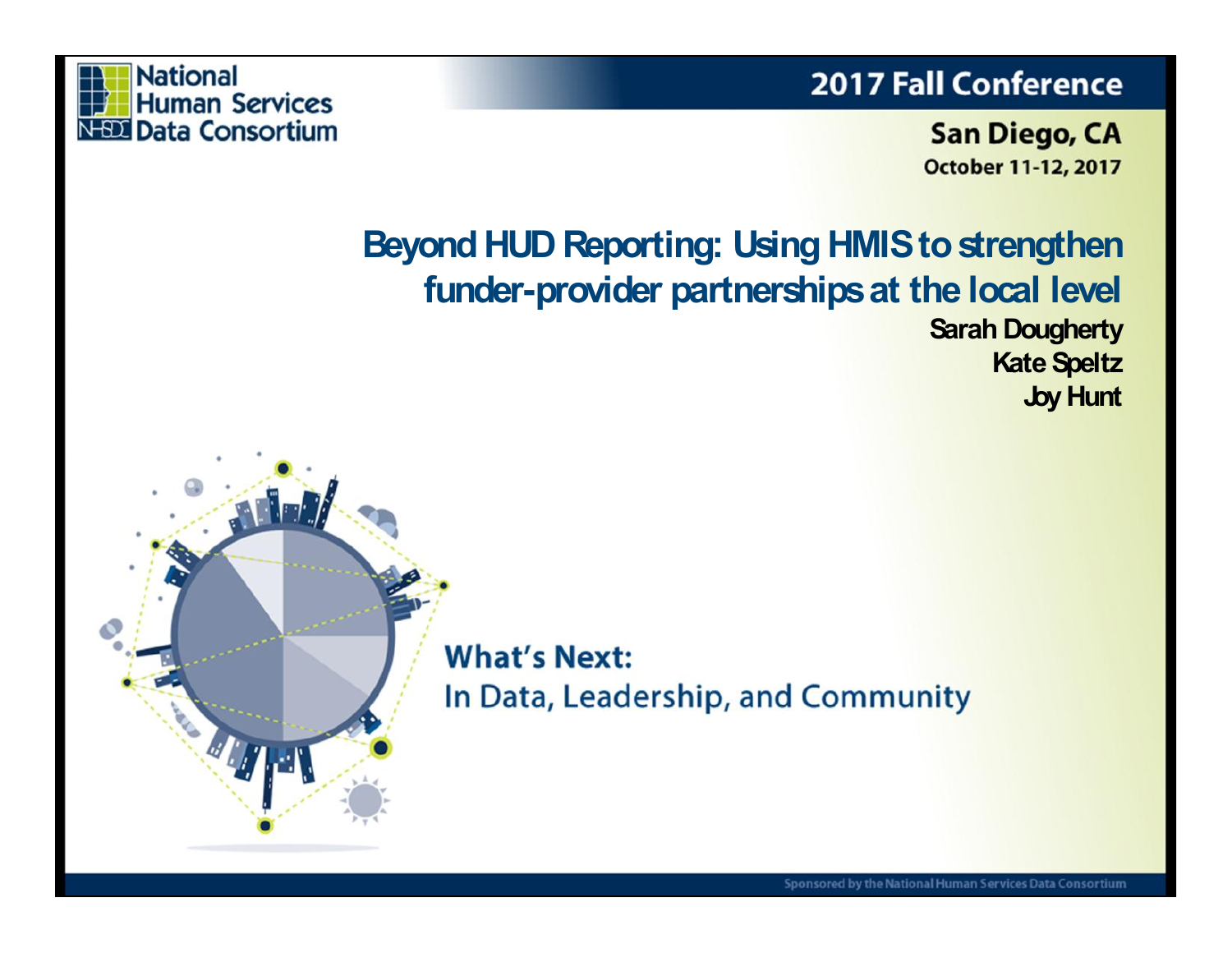



### **2017 Fall Conference**

San Diego, CA October 11-12, 2017

**Beyond HUD Reporting: Using HMIS to strengthen funder-provider partnerships at the local level Sarah Dougherty, Kate Speltz, Joy Hunt**

### **Context**

King County, Washington

- 2.2 million people
- 11,642 homeless, 3rd highest in nation
- 93 agencies and 550 projects in HMIS
- 850 HMIS users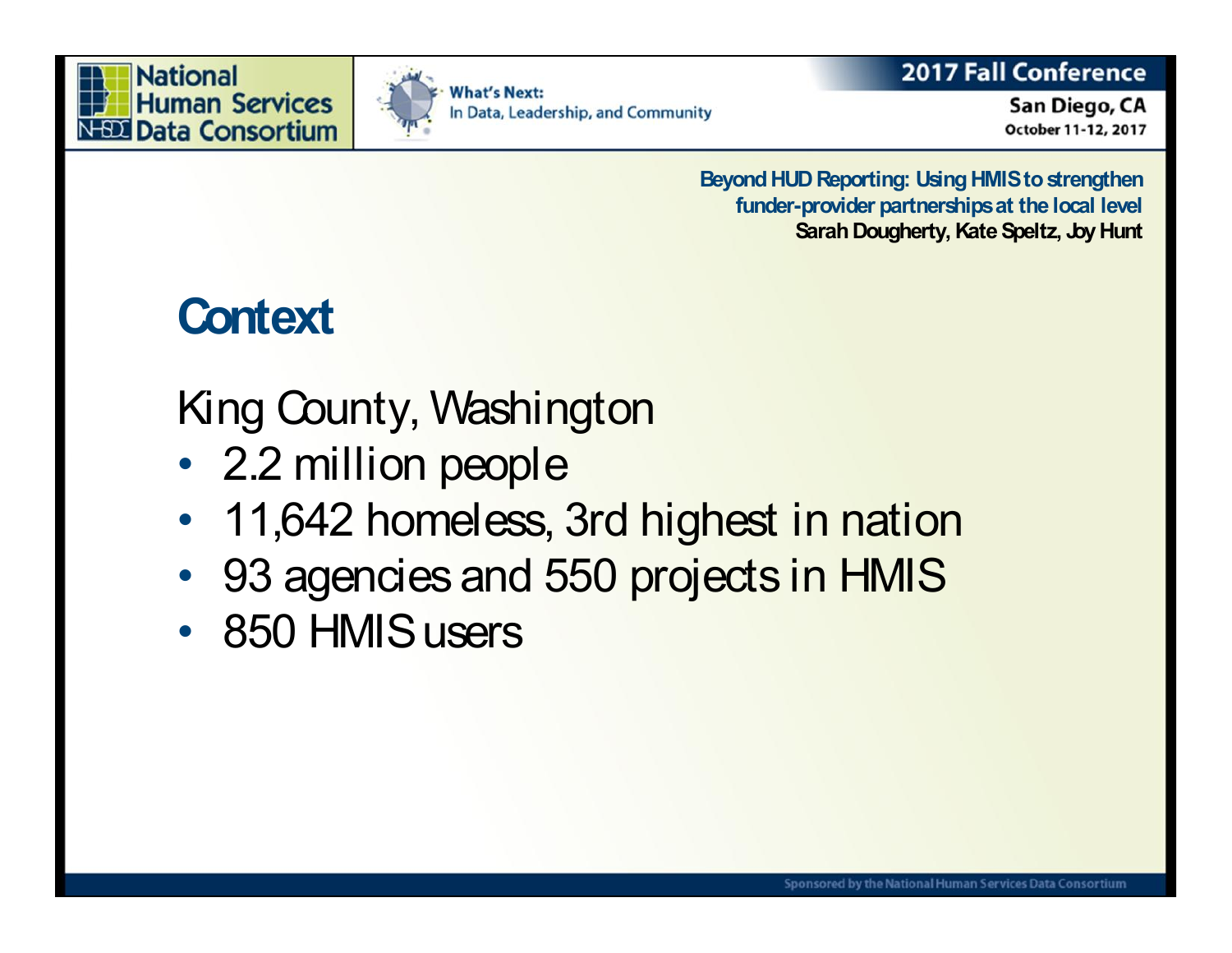



### **2017 Fall Conference**

San Diego, CA October 11-12, 2017

**Beyond HUD Reporting: Using HMIS to strengthen funder-provider partnerships at the local level Sarah Dougherty, Kate Speltz, Joy Hunt**

# **History/Timeline**

- 2001 Early HMIS Adopter/Early resisters
- 2012 HUD Priority Community
- 2013 King County Council Proviso
- 2015 State RFP for HMIS
- 2016 City Consultation and Barb Poppe Report
- 2016 MOU, Report Development
- 2017 Implementation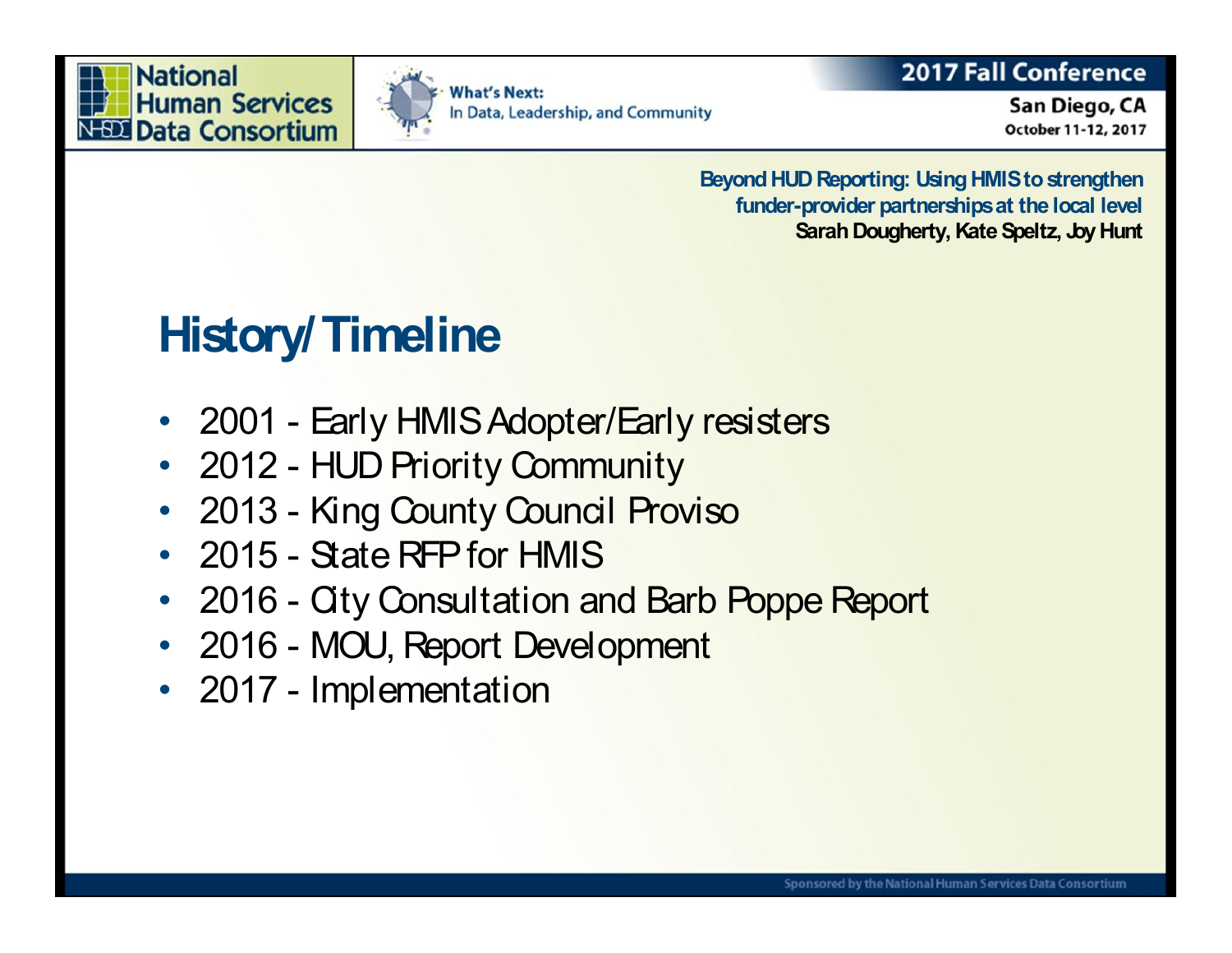



### **2017 Fall Conference**

San Diego, CA October 11-12, 2017

**Beyond HUD Reporting: Using HMIS to strengthen funder-provider partnerships at the local level Sarah Dougherty, Kate Speltz, Joy Hunt**

## **Implementation**

- Foundational Work
- HUD TA to Strengthen HMIS
- Development of System Performance Focus
- MOU
- Custom Report
- Training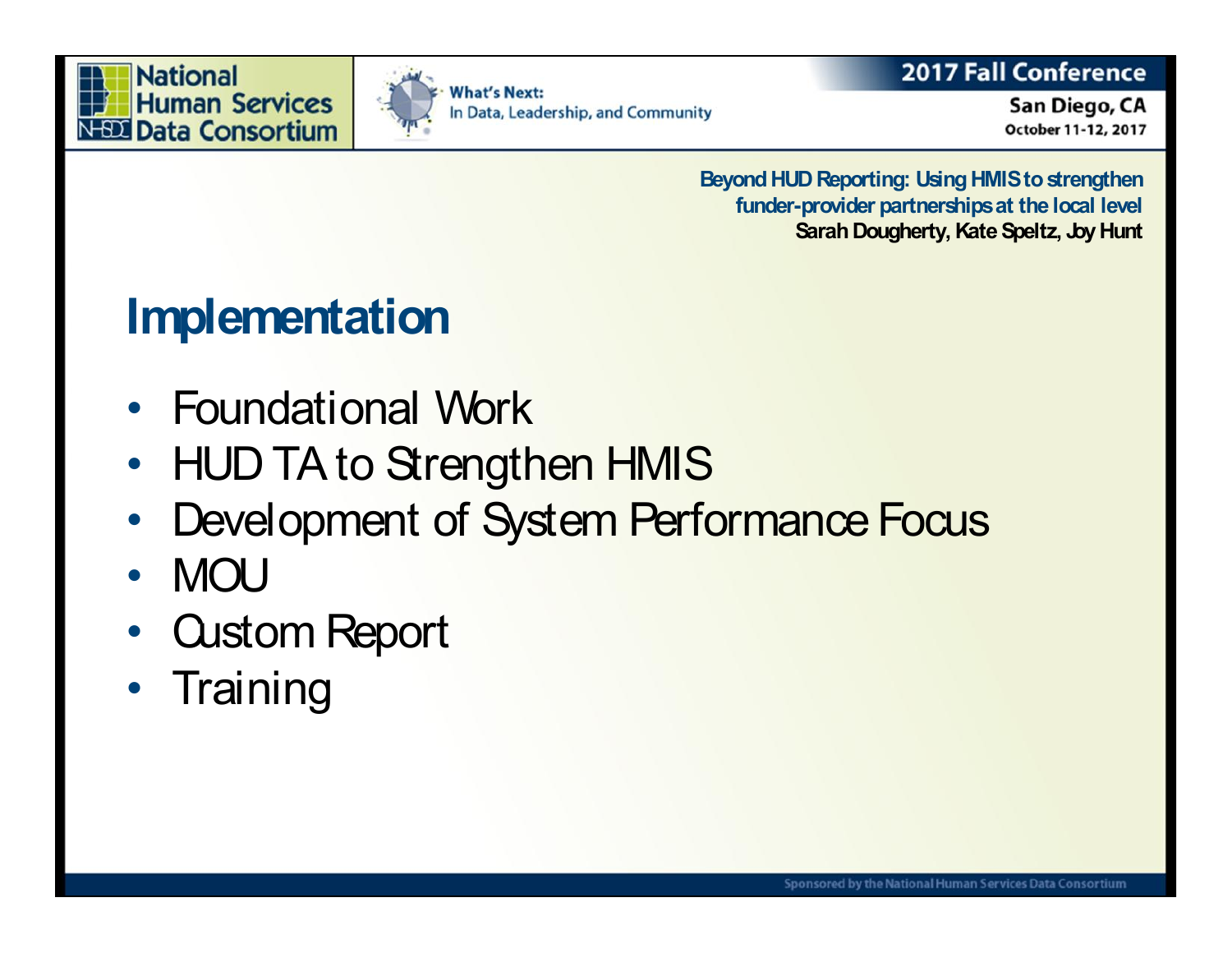



### 2017 Fall Conference

San Diego, CA October 11-12, 2017

#### **Beyond HUD Reporting: Using HMIS to strengthen** funder-provider partnerships at the local level Sarah Dougherty, Kate Speltz, Joy Hunt

| <b>Minimum Performance Standards</b>                |                                                              |                                                              |                                                              |                                  |                                                                                                   |  |  |  |  |  |  |
|-----------------------------------------------------|--------------------------------------------------------------|--------------------------------------------------------------|--------------------------------------------------------------|----------------------------------|---------------------------------------------------------------------------------------------------|--|--|--|--|--|--|
|                                                     |                                                              | <b>Core Outcomes</b>                                         |                                                              | <b>Entries</b>                   | <b>Utilization</b><br>Rate<br>85% (Singles<br>& Families)<br>90% (Youth &<br>Young Adults)<br>85% |  |  |  |  |  |  |
| Project<br>Type                                     | <b>Exit Rate to</b><br>PН                                    | Length of<br>Stay (days)                                     | <b>Return Rate</b><br>to Homeless-<br>ness                   | from<br><b>Homeless-</b><br>ness |                                                                                                   |  |  |  |  |  |  |
| Emergency<br>Shelter and<br>Enhanced<br>Day Centers | 40% Singles<br>65% Families<br>35% (Youth &<br>Young Adults) | 90 (Singles &<br>Families)<br>30 (Youth &<br>Young Adults)   | 10% (Singles<br>& Families)<br>20% (Youth &<br>Young Adults) | 90%                              |                                                                                                   |  |  |  |  |  |  |
| Transitional<br>Housing                             | 80%                                                          | 150 (Singles<br>& Families)<br>270 (Youth &<br>Young Adults) | 10% (Singles<br>& Families)<br>20% (Youth &<br>Young Adults) | 90%                              |                                                                                                   |  |  |  |  |  |  |
| Rapid<br>Rehousing                                  | 80%                                                          | 180                                                          | 5% (Singles &<br>Families)<br>20% (Youth &<br>Young Adults)  | 90%<br><b>NA</b>                 |                                                                                                   |  |  |  |  |  |  |
| <b>PSH</b>                                          | 90%<br><b>NA</b>                                             |                                                              | 5% (Singles &<br>Families)<br>20% (Youth &<br>Young Adults)  | 90%                              | 85%                                                                                               |  |  |  |  |  |  |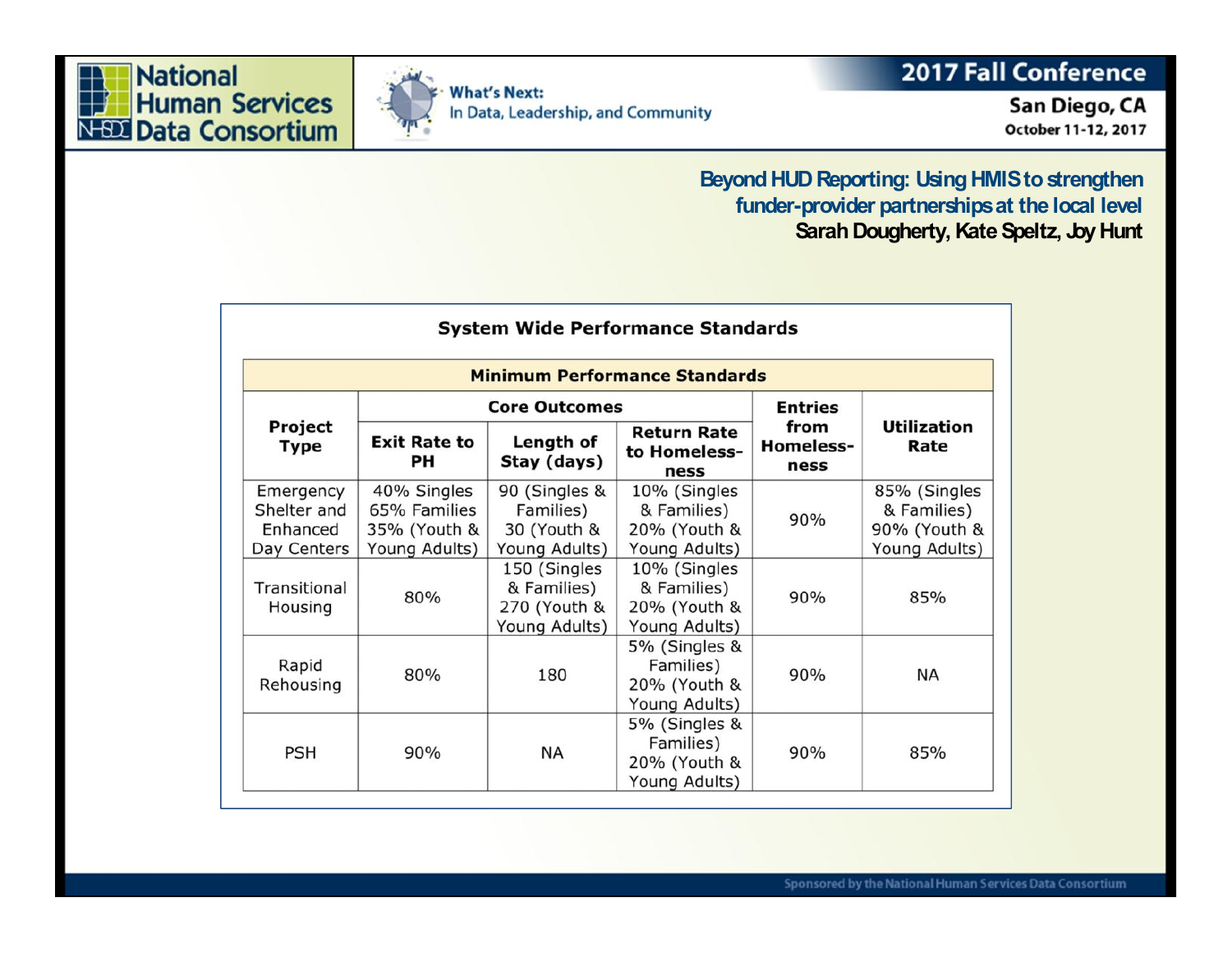Beyond HUD Reporting: Using HMI fund or ovider partnerships at the Sarah Dougherty, Kate Spe

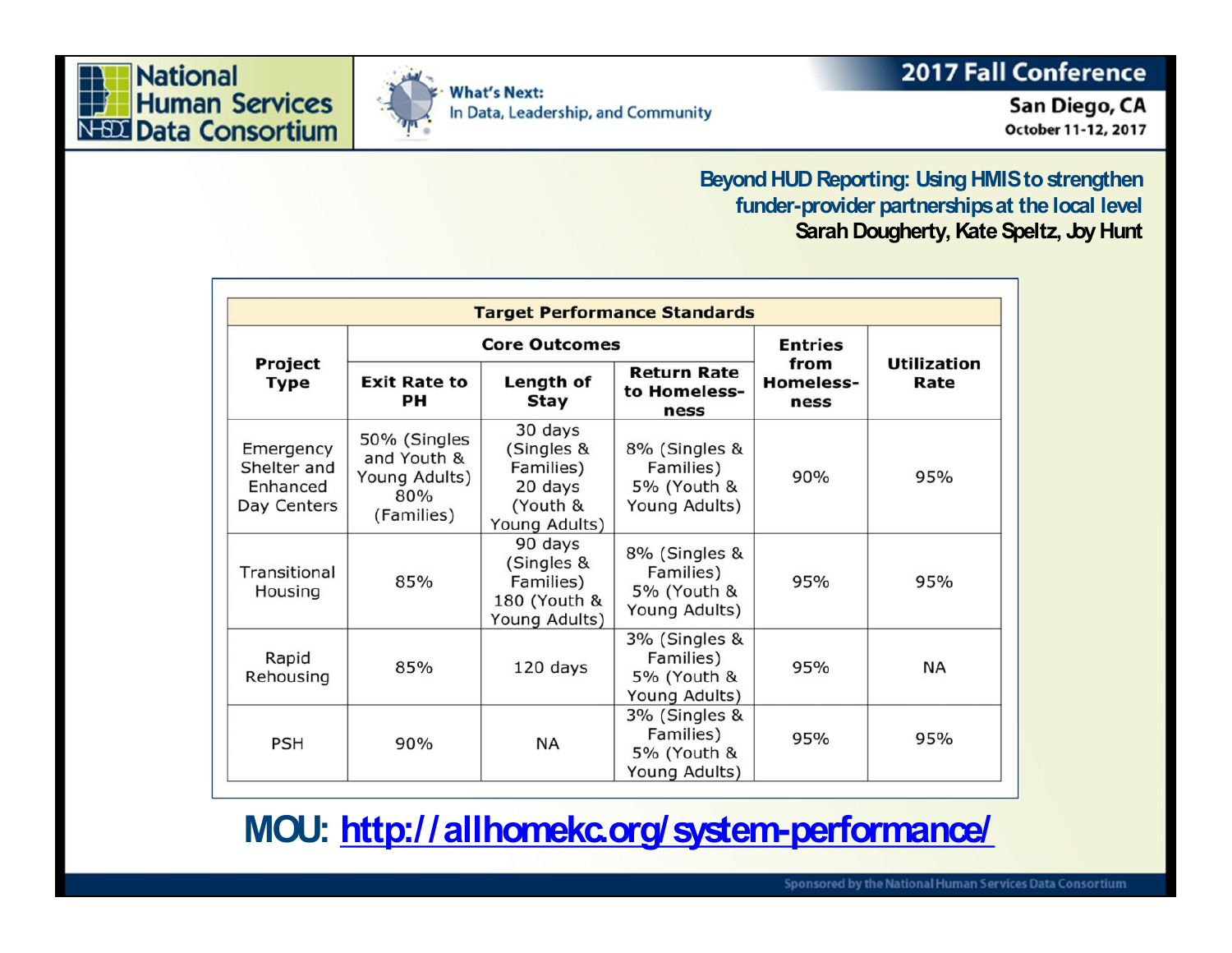



### 2017 Fall Conference

### San Diego, CA

October 11-12, 2017

| Seattle-KC<br><b>Program Outcomes Report</b>                                                                                               |                                                     |                                                  |                    |                                                                             | Date Range: 07/01/2017 AND 07/20/2017        |                |                                                   |                                                                 |                                |                |                                  |                                                                                                                                         |                       |                          |  |
|--------------------------------------------------------------------------------------------------------------------------------------------|-----------------------------------------------------|--------------------------------------------------|--------------------|-----------------------------------------------------------------------------|----------------------------------------------|----------------|---------------------------------------------------|-----------------------------------------------------------------|--------------------------------|----------------|----------------------------------|-----------------------------------------------------------------------------------------------------------------------------------------|-----------------------|--------------------------|--|
| <b>ENROLLMENT &amp; UTILIZATION</b>                                                                                                        |                                                     |                                                  |                    |                                                                             |                                              |                |                                                   |                                                                 |                                |                |                                  |                                                                                                                                         |                       |                          |  |
|                                                                                                                                            | New households enrolled during the<br>report period |                                                  |                    | Total households active during the report<br>period                         |                                              |                |                                                   | Households active during the report<br>period that are homeless |                                |                |                                  | Occupancy Rate During the Reporting<br>Period                                                                                           |                       |                          |  |
|                                                                                                                                            |                                                     | # of Households                                  |                    |                                                                             | # of Households<br>660                       |                |                                                   |                                                                 | # of Households<br>593         |                | %                                | Beds Utilized:                                                                                                                          |                       | 3.394<br>4,420<br>76.79% |  |
| Overall                                                                                                                                    | Total:<br>80                                        |                                                  |                    | Total:                                                                      |                                              |                |                                                   | Total:                                                          |                                |                | 89.85%                           | <b>Total Bed Capacity:</b><br>% of Beds Utilized:                                                                                       |                       |                          |  |
| <b>OUTCOMES</b>                                                                                                                            |                                                     |                                                  |                    |                                                                             |                                              |                |                                                   |                                                                 |                                |                |                                  |                                                                                                                                         |                       |                          |  |
|                                                                                                                                            |                                                     |                                                  |                    | Households exited to a<br><b>Households Exited</b><br>permanent destination |                                              |                | Households exited to a<br>temporary destination   |                                                                 | Return to Homelessness<br>Rate |                | Average length of stay           |                                                                                                                                         |                       |                          |  |
| Overall                                                                                                                                    |                                                     |                                                  |                    |                                                                             |                                              |                |                                                   |                                                                 |                                |                |                                  |                                                                                                                                         |                       |                          |  |
| Total                                                                                                                                      |                                                     |                                                  |                    | 21                                                                          |                                              | 4              | 19.05%                                            |                                                                 | $\Omega$                       | 0%             | $\Omega$                         | 0%                                                                                                                                      |                       | 61.64                    |  |
| <b>Equity Outcomes</b>                                                                                                                     |                                                     |                                                  |                    |                                                                             |                                              |                |                                                   |                                                                 |                                |                |                                  |                                                                                                                                         |                       |                          |  |
| American Indian or Alaskan Native Households                                                                                               |                                                     |                                                  |                    | $\mathbf{1}$                                                                |                                              | 0%<br>$\circ$  |                                                   |                                                                 | $\circ$<br>0%                  |                | $\circ$                          | 0%                                                                                                                                      | 64.48                 |                          |  |
| Asian Households                                                                                                                           |                                                     |                                                  |                    | $\Omega$                                                                    |                                              | $\Omega$       | 0%                                                |                                                                 | $^{\circ}$                     | 0%             | $\Omega$                         | 0%                                                                                                                                      |                       | 49.76                    |  |
| <b>Black or African American Households</b>                                                                                                |                                                     |                                                  |                    | $\overline{7}$                                                              |                                              | $\overline{2}$ | 28.57%                                            |                                                                 | $\Omega$<br>0%                 |                | $\Omega$                         | 0%                                                                                                                                      |                       | 67.03                    |  |
| Multiple Race Households                                                                                                                   |                                                     |                                                  |                    | $\mathbf{1}$                                                                |                                              | $\mathbf 0$    | 0%                                                |                                                                 | $\circ$                        | 0%             | $\circ$                          | 0%                                                                                                                                      |                       | 56.29                    |  |
| Native Hawaiian or Other Pacific Islander Households                                                                                       |                                                     |                                                  | $\Omega$           |                                                                             | 0                                            | 0%             |                                                   | $\Omega$                                                        | 0%                             | $\Omega$       | 0%                               |                                                                                                                                         | 76                    |                          |  |
| White Households                                                                                                                           |                                                     |                                                  | 8                  |                                                                             | $\overline{2}$                               | 25%            |                                                   | $\Omega$                                                        | 0%                             | $\Omega$       | 0%                               |                                                                                                                                         | 61.56                 |                          |  |
| Unknown/Refused/Data not collected Race Households                                                                                         |                                                     |                                                  | $\overline{4}$     |                                                                             | $\circ$                                      | 0%             |                                                   | $\Omega$                                                        | 0%                             | $\Omega$       | 0%                               |                                                                                                                                         | 29.63                 |                          |  |
| <b>Hispanic Households</b>                                                                                                                 |                                                     |                                                  | $\overline{\bf 4}$ |                                                                             | $\mathbf{0}$                                 | 0%             |                                                   | $\mathbf 0$                                                     | 0%                             | $\Omega$       | 0%                               |                                                                                                                                         | 56.32                 |                          |  |
| Non-Hispanic Households                                                                                                                    |                                                     |                                                  |                    | 16                                                                          |                                              | 25%<br>4       |                                                   |                                                                 | $\mathbf 0$<br>0%              |                | $\Omega$                         | 0%                                                                                                                                      |                       | 63.86                    |  |
| Unknown/Refused/Data not collected Ethnicity<br>Households                                                                                 |                                                     |                                                  |                    | $\mathbf{1}$                                                                |                                              |                | 0<br>0%                                           |                                                                 | 0                              | 0%             | $\circ$                          | 0%                                                                                                                                      |                       | 17.4                     |  |
| <b>PROGRAM SPECIFIC OUTCOMES</b>                                                                                                           |                                                     |                                                  |                    |                                                                             |                                              |                |                                                   |                                                                 |                                |                |                                  |                                                                                                                                         |                       |                          |  |
| All Active Households PH & PSH Households that Exit   % PH & PSH Households that<br>to or Maintain Permanent<br>(PH & PSH only)<br>Housing |                                                     |                                                  |                    | Exit to or Maintain Permanent<br>Housing                                    |                                              |                | Households Active More than 30<br>Days (RRH only) |                                                                 | Date (RRH only)                |                |                                  | Households Active More than 30 % Active More than 30 Days<br>Days with a Residential Move-In   with a Residential Move-In<br>(RRH only) |                       |                          |  |
|                                                                                                                                            |                                                     | N/A                                              |                    |                                                                             |                                              |                |                                                   |                                                                 |                                |                | N/A                              |                                                                                                                                         |                       |                          |  |
|                                                                                                                                            |                                                     | <b>CONSENT RATE AND DATA COMPLETENESS SCORES</b> |                    |                                                                             |                                              |                |                                                   |                                                                 |                                |                |                                  |                                                                                                                                         |                       |                          |  |
| <b>Unique Client Count</b>                                                                                                                 |                                                     | 660                                              |                    |                                                                             | <b>Total Number of Data Fields Evaluated</b> |                |                                                   | 13.229                                                          |                                |                |                                  |                                                                                                                                         |                       |                          |  |
| <b>HMIS Consent Rate</b>                                                                                                                   |                                                     |                                                  |                    |                                                                             |                                              |                |                                                   |                                                                 | <b>Data Completeness</b>       |                |                                  |                                                                                                                                         |                       |                          |  |
|                                                                                                                                            |                                                     |                                                  |                    | % of Data Completed<br>% of "Don't Know" Fields                             |                                              |                |                                                   |                                                                 |                                |                | % of "Data Not Collected" Fields |                                                                                                                                         | % of "Refused" Fields |                          |  |
| 97.73%<br>96.9%                                                                                                                            |                                                     |                                                  |                    |                                                                             | 1.08%                                        |                |                                                   |                                                                 |                                | 0.85%<br>1.16% |                                  |                                                                                                                                         |                       |                          |  |
|                                                                                                                                            |                                                     | <b>HOUSEHOLDS ASSESSED FOR COORDINATED ENTRY</b> |                    |                                                                             |                                              |                |                                                   |                                                                 |                                |                |                                  |                                                                                                                                         |                       |                          |  |
| # of Households where at least one member completed VI-SPDAT<br>%                                                                          |                                                     |                                                  |                    |                                                                             |                                              |                |                                                   |                                                                 |                                |                |                                  |                                                                                                                                         |                       |                          |  |
| 215                                                                                                                                        |                                                     |                                                  |                    |                                                                             |                                              |                |                                                   | 32.58%                                                          |                                |                |                                  |                                                                                                                                         |                       |                          |  |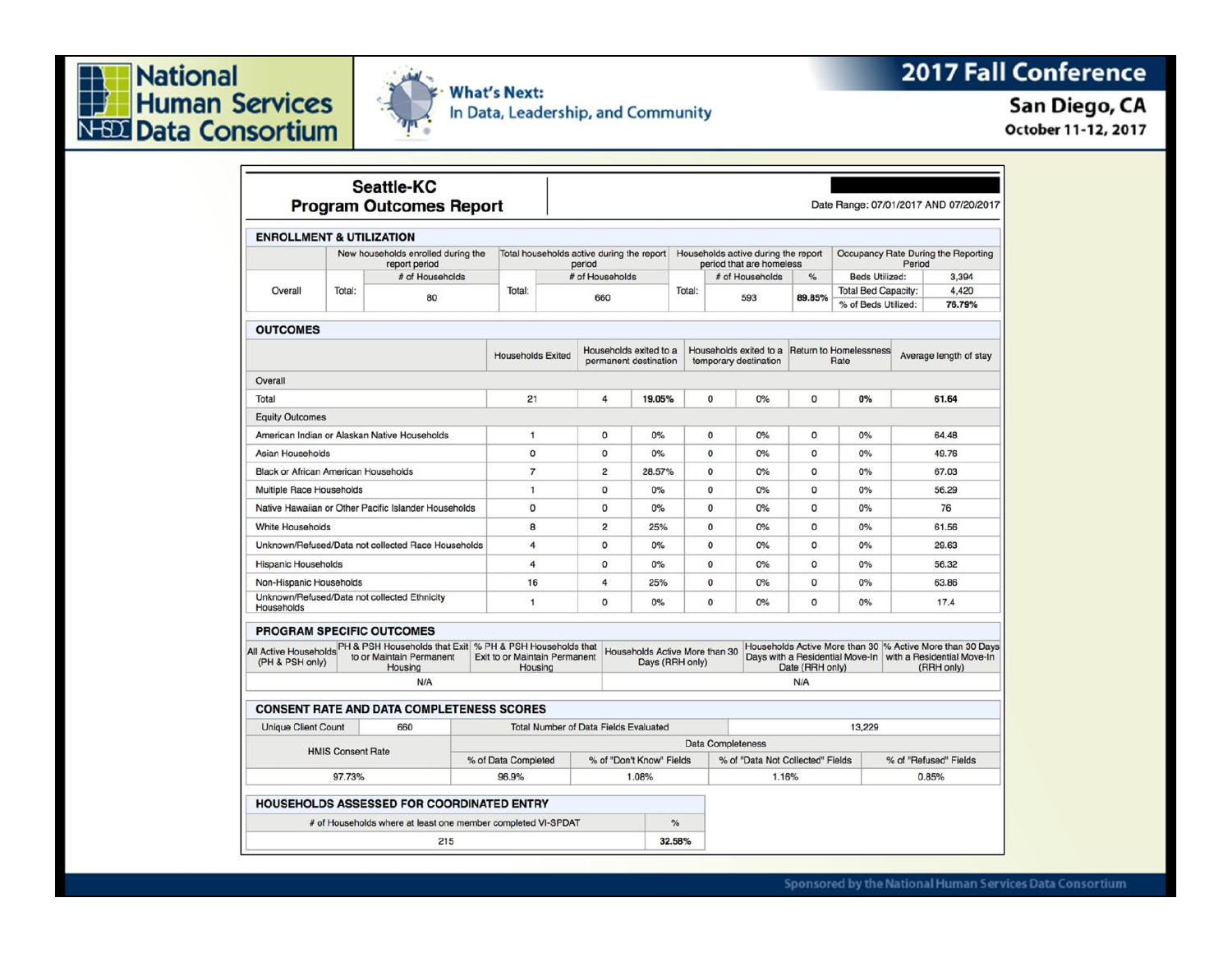



### **2017 Fall Conference**

San Diego, CA October 11-12, 2017

**Beyond HUD Reporting: Using HMIS to strengthen funder-provider partnerships at the local level Sarah Dougherty, Kate Speltz, Joy Hunt**

# **Challenges**

- Stakeholders have different goals
- Getting to common data set
- Framing conversations about role of data
- Keeping scope from creeping
- Representing equity outcomes
- "This is wrong, this is not our data."
- Outward facing too early
- System outcomes at the program level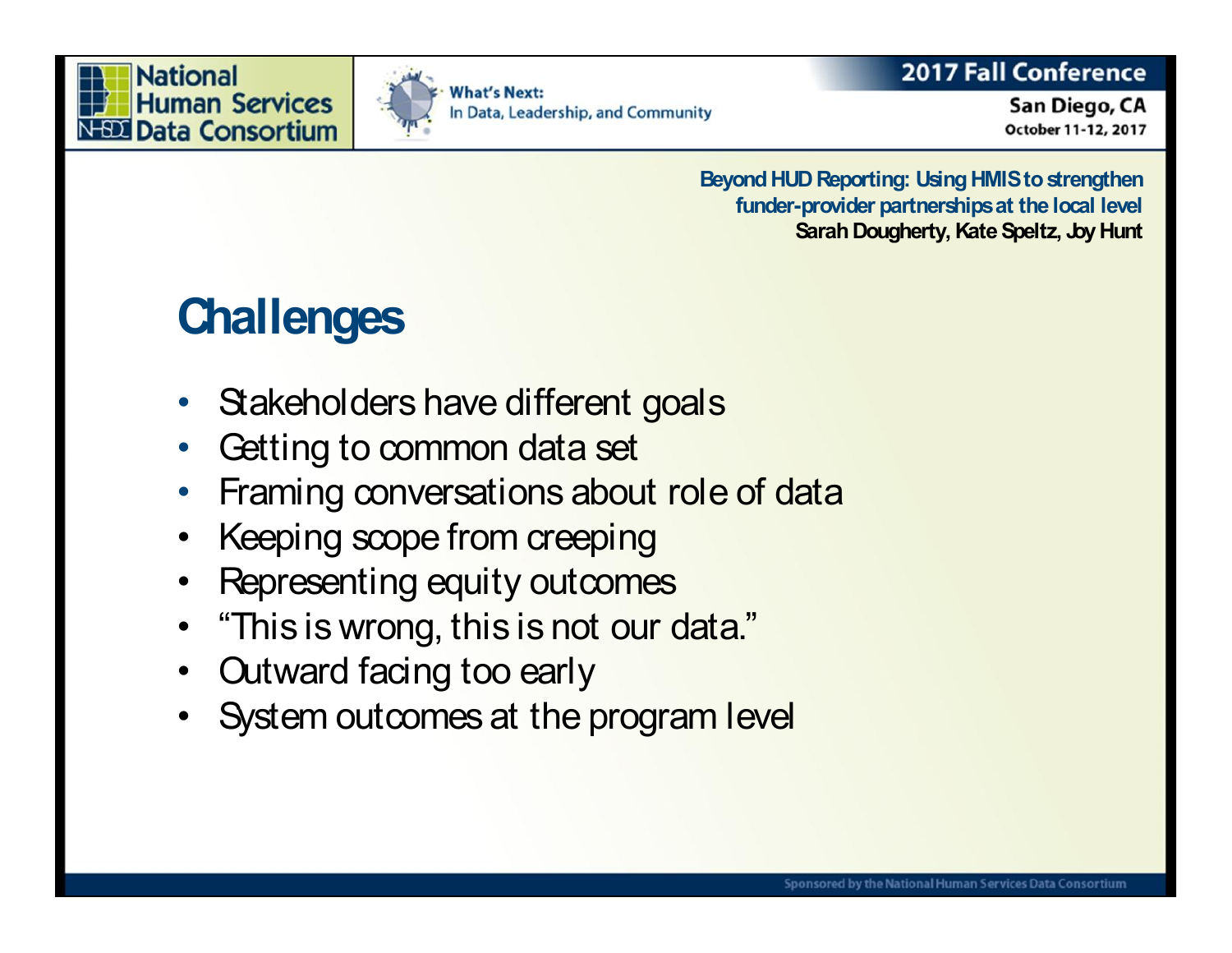



### **2017 Fall Conference**

San Diego, CA October 11-12, 2017

**Beyond HUD Reporting: Using HMIS to strengthen funder-provider partnerships at the local level Sarah Dougherty, Kate Speltz, Joy Hunt**

### **Successes- Common Ground**

- Shared framework for program assessment
- Establishes a baseline that allows for movement
- We're all speaking the same language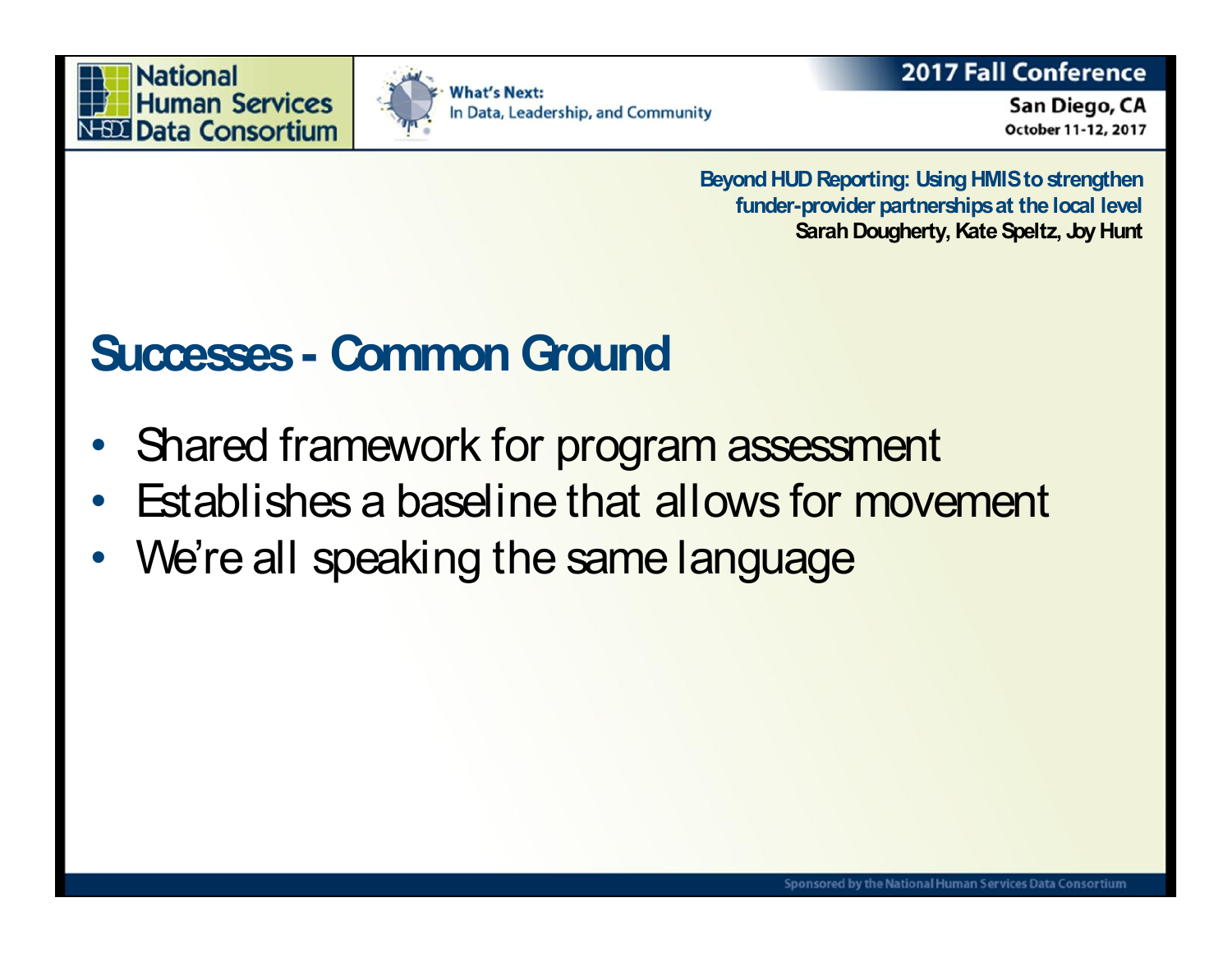



### **2017 Fall Conference**

San Diego, CA October 11-12, 2017

**Beyond HUD Reporting: Using HMIS to strengthen funder-provider partnerships at the local level Sarah Dougherty, Kate Speltz, Joy Hunt**

# **Successes- Conversations Are Happening**

- Everyone's having the same conversation
- Agencies are empowered to check progress at any time
- Allows for "next step" conversations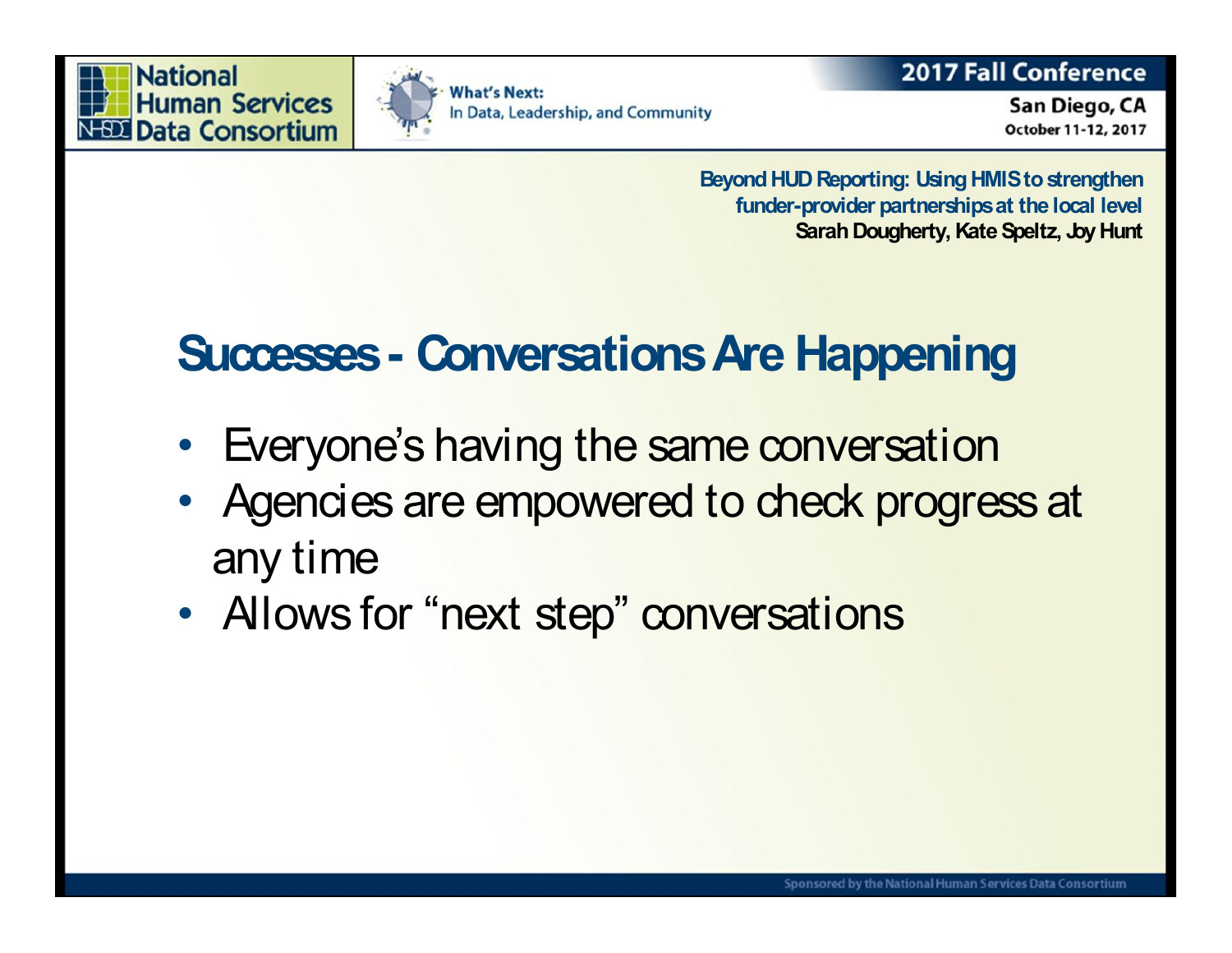

### **2017 Fall Conference**

San Diego, CA October 11-12, 2017

**Beyond HUD Reporting: Using HMIS to strengthen funder-provider partnerships at the local level Sarah Dougherty, Kate Speltz, Joy Hunt**

# **Successes- System Improvement**

- All funders now using data for RFPs
- Racial equity is integral to our reporting framework
- Customized trainings for different data consumers
- Targeted technical assistance at the system and individual project level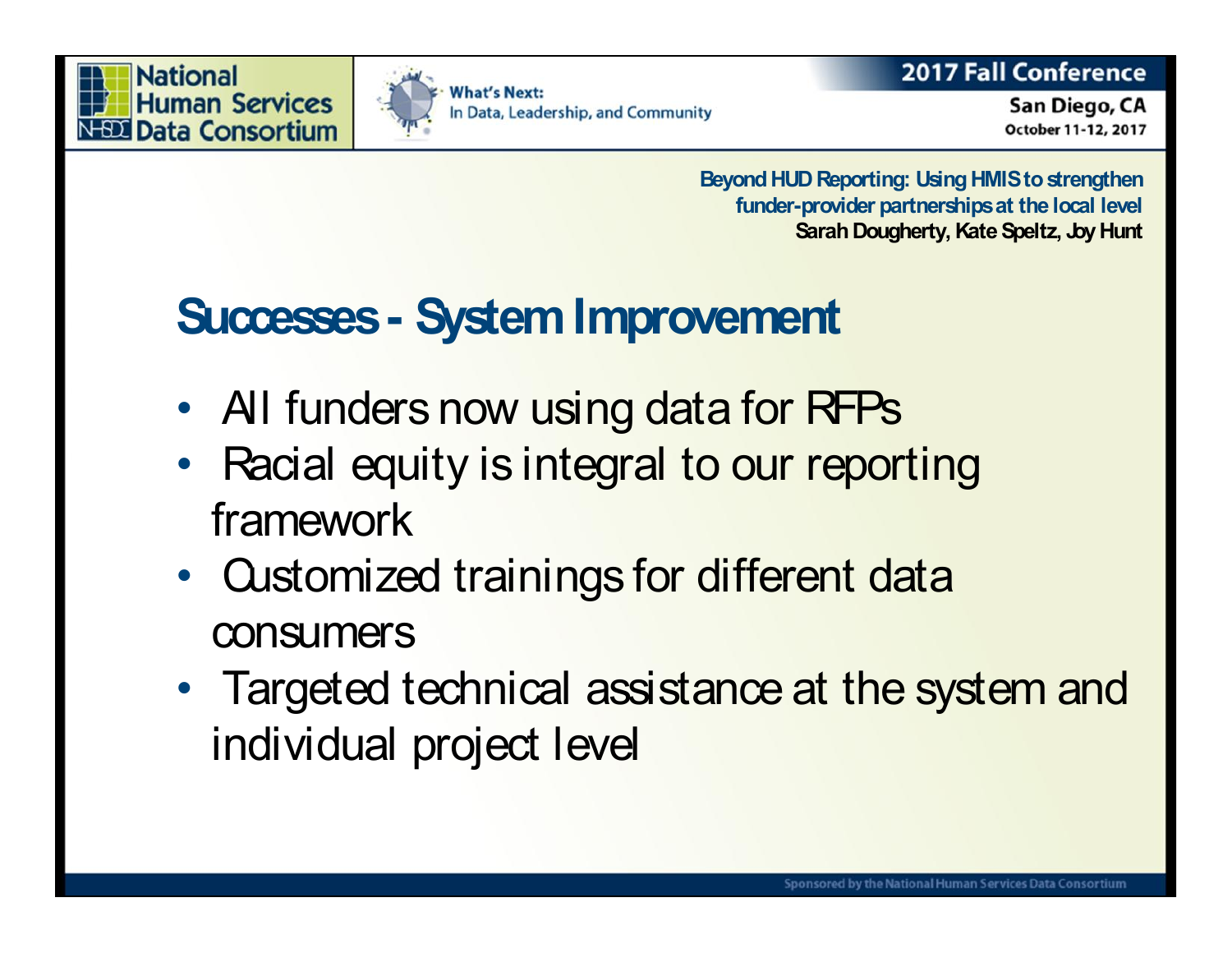



### **2017 Fall Conference**

San Diego, CA October 11-12, 2017

**Beyond HUD Reporting: Using HMIS to strengthen funder-provider partnerships at the local level Sarah Dougherty, Kate Speltz, Joy Hunt**

# **Where to Next**

- Continue to work on challenges Use data to drive rapid response system and project level TA Hire/train for active interventions when data uncovers performance issue
- Take next steps Performance pay Opportunities to innovate Data-driven community engagement **Refining**